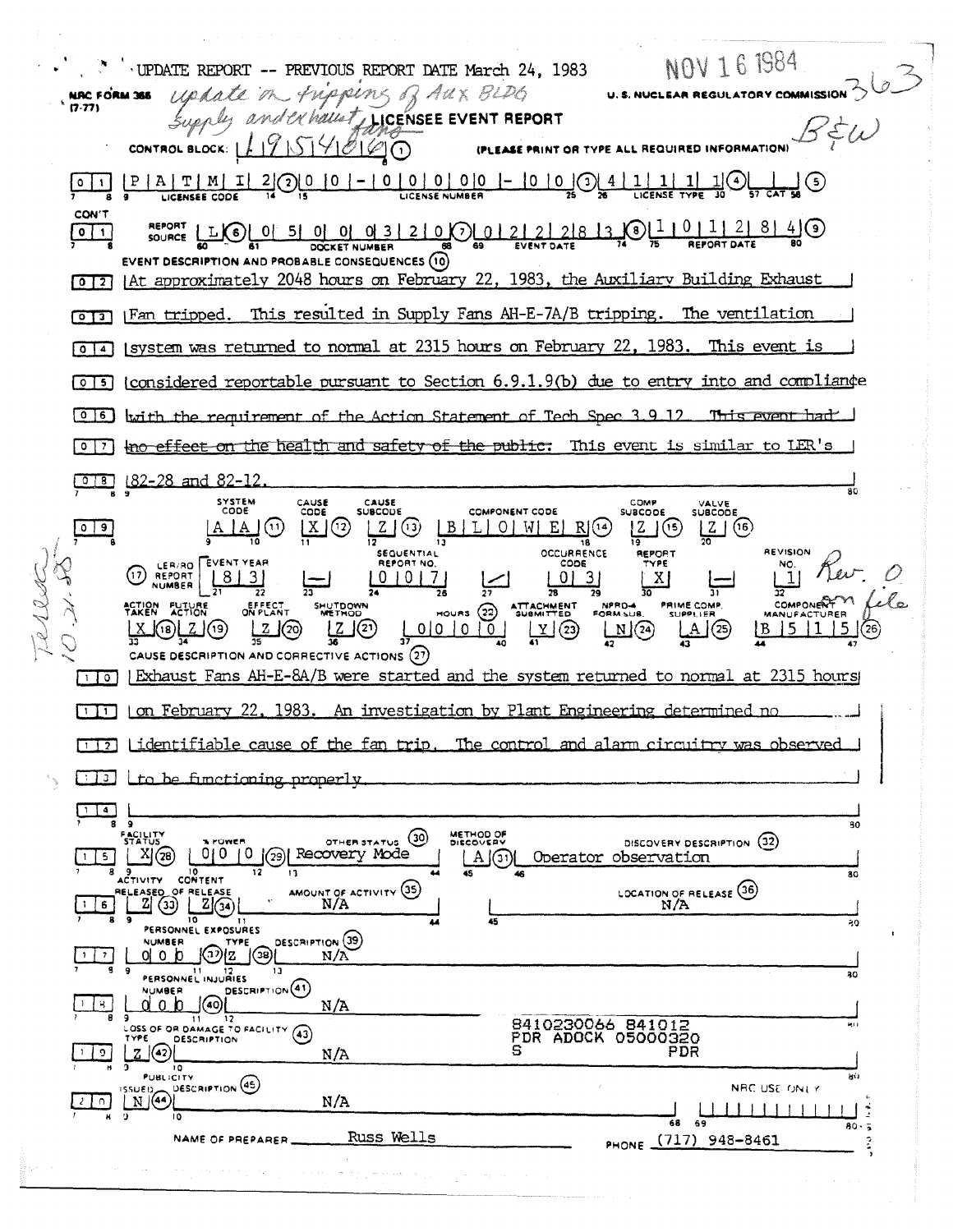Attachment 2 4410-84-L-0045

## LER 83-007/03X-1 EVENT DATE - February 22, 1983

## EXPLANATION OF THE OCCURRENCE

At approximately 2048 hours on February 22, 1983, the Auxiliary Building Exhuast flowrate decreased to 36,000 cfm. This event was discovered at 2100 hours during a routine check by the Control Room Operator. Upon checking the condition of the exhaust fans, AH-E-8C/D, the operator observed that fan AH-E-8D had tripped. As designed, this tripped the supply fans AH-E-7A/B. The 36,000 cfm was below the minimum allowed exhaust flowrate of 54,000 cfm as specified in Recovery Operations Plan surveillance requirement 4.9.12.2.a.1. At 2100 hours the Auxiliary Building Air Cleanup Exhaust System was declared inoperable due to entry into the Action Statement of Technical Specification 3.9.12. At approximately 2148 hours, Exhaust Fans AH-E-8A/B were started and the Auxiliary Building Air Cleanup Exhaust System was declared operable at 2315 hours.

This event is considered reportable under Section 6.9,1.9(b) due to entry into and compliance with the requirements of the Action Statement of Technical Specification 3.9.12.

This event is similar in nature to LER's 82-28 and 82-12.

II. CAUSE OF THE OCCURRENCE

No cause has been identified for the tripping of exhaust fan AH-E-8D.

III. CIRCUMSTANCES SURROUNDING THE OCCURRENCE

At the time of the occurrence. the Unit 2 facility was in a long-term cold shutdown state. The reactor decay neat was being removed via loss to ambient. Throughout the event there was no effect on the Reactor Coolant System or the core.

IV. CORRECTIVE ACTIONS TAKEN OR TO BE TAKEN

Immediate: Exhaust fans AH-E-8A/B were started and the Auxiliary Building Exhaust flowrate returned to normal.

- Long-Term: An investigation performed by Plant Engineering determined no identifiable cause for the tripping of exhaust fan AH-E-8D. The control and alarm circuitry for the Auxiliary Building fans were observed to be functioning properly.
- V. COMPONENT FAILURE DATA

N/A

Document ID 0017A.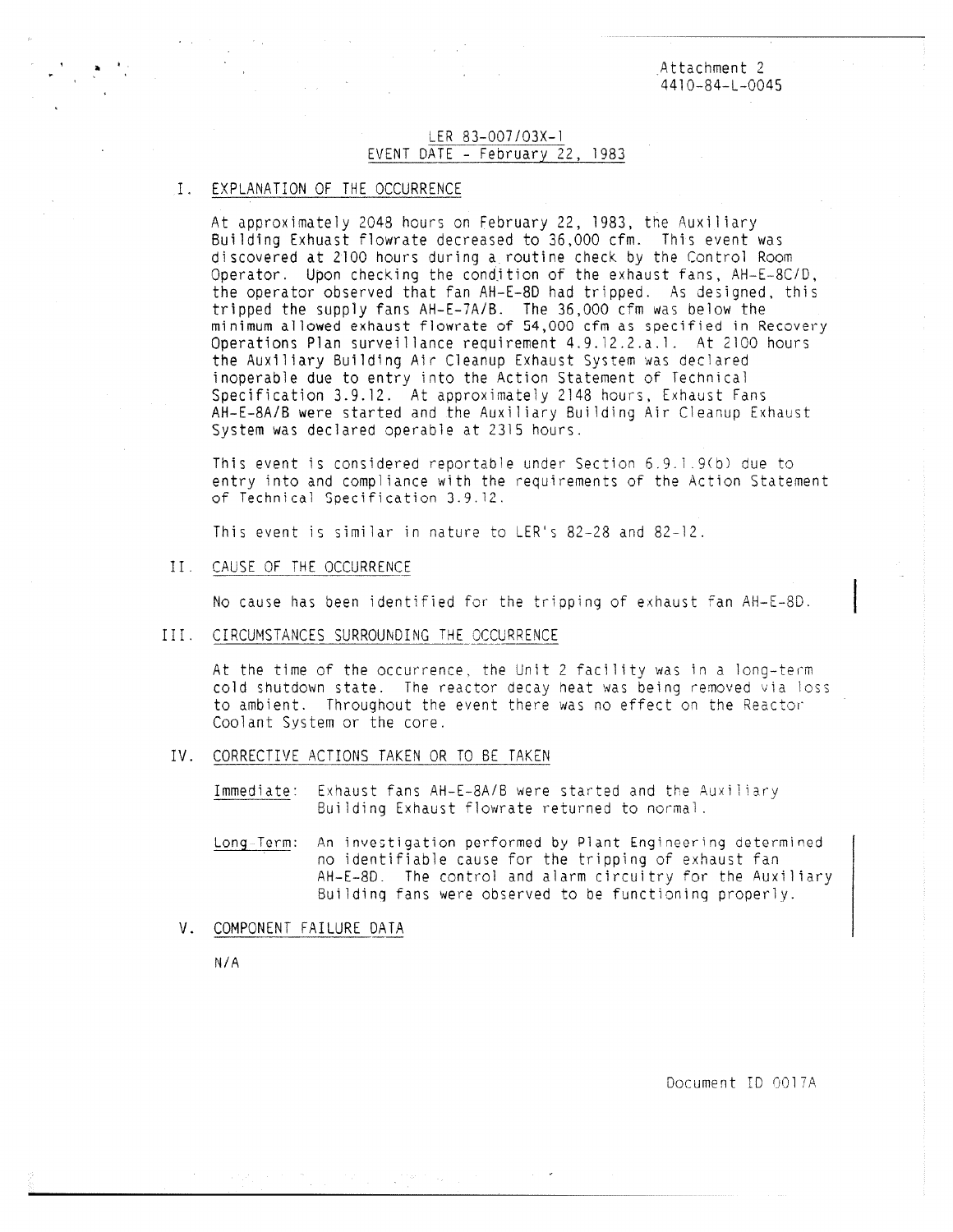

**GPU Nuclear Corporation**

Post Office Box 480 Route 441 South Middletown, Pennsylvania 17057-0191 717 944-7621 TELEX 84-2386 Writer's Direct Dial Number:

(717) 948-8461

4410-84-L-0045 Document ID 0017A

October 12, 1984

US Nuclear Regulatory Commission Document Control Desk Washimylom, DC 20555

Dear Sir:

Three Mile Island Nuclear Station, Unit 2 (TMI-2) Operating License No. DPR-73 Docket No. 50-320 Updated Licensee Event Reports

The Licensee Event Reports listed in Attachment 1 have been updated and are enclosed as Attachment 2 to this letter.

If you have any questions concerning this information, please contact Mr. J. J. Byrne of my staff.

Sincerely,  $\,$  R. Standerfer  $\,$  ,

Vice President/Director, TMI-2

FRS/RDW/jep

Attachments

cc: Regional Administrator - Office of I & E, Dr. T. E. Murley Program Director - TMI Program Office, Dr. B. J. Snyder Deputy Program Director - TMI Program Office, Mr. L. H. Barrett

8410230034 841012 PDR ADOCK 05000320 S PDR

 $E E$ <sup>22</sup>

GPU Nuclear Corporation is a subsidiary of the General Public Utilities Corporation

 $\Delta \sim 10^{11}$  and  $\Delta \sim 10^{11}$